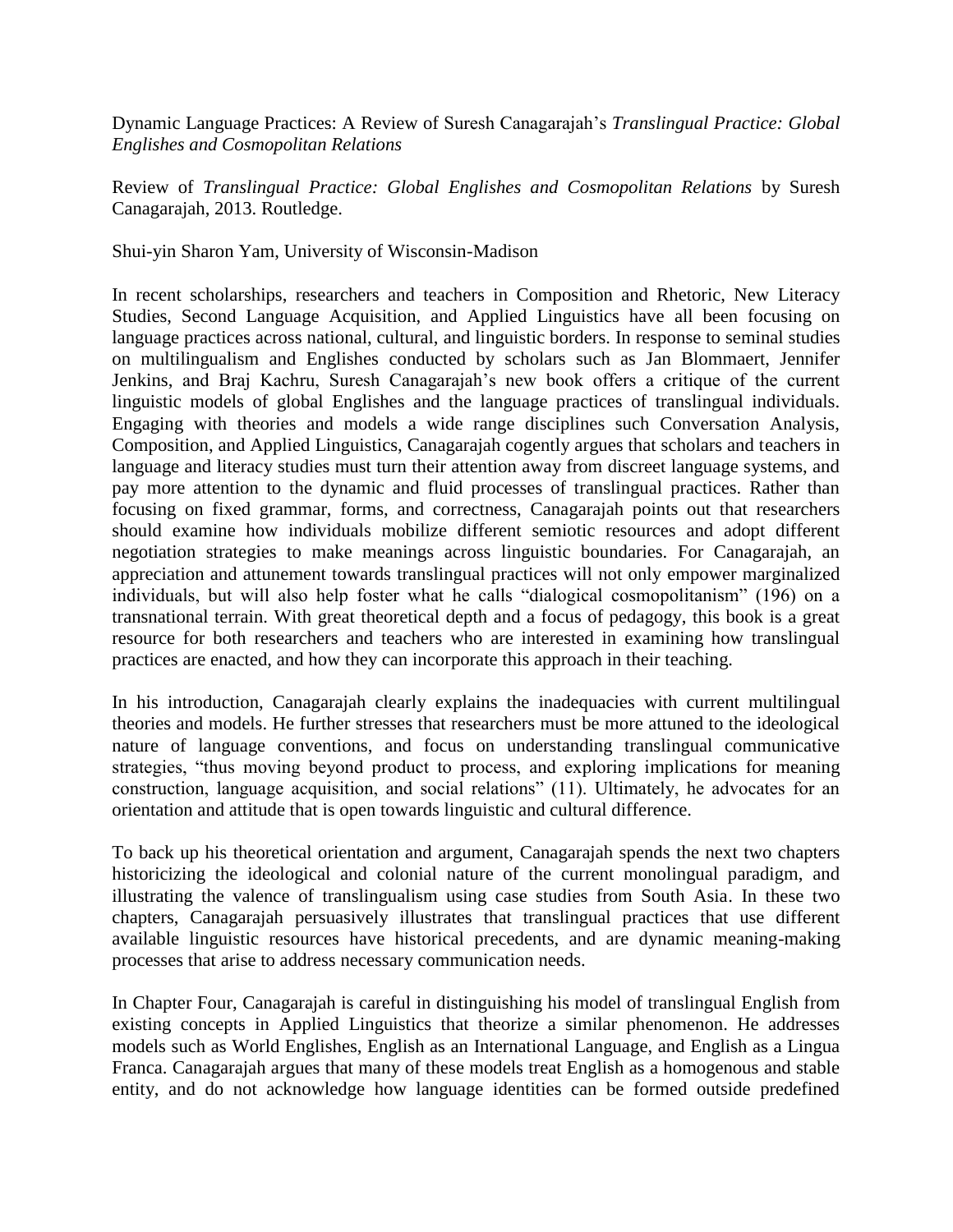national and linguistic communities. Emphasizing the dynamic nature of translingual Englishes, Canagarajah also urges researches to pay attention to power relations communicative sites where interlocutors engage in dialogs using different variations and English and diverse semiotic resources.

Distinguishing his model from what he calls the "norm-oriented perspectives" in Conversation Analysis and Pragmatics (78), Canagarajah discusses in details negotiation strategies deployed by individuals who engage in translingual communications. He argues that while CA and Pragmatics assume that shared norms among interlocutors are necessary for effective communication, translingualism is open to difference as a component of the ongoing process of meaning making. In Chapter Five, he divides common translingual negotiation strategies into four components: "envoicing, recontextualization, interactional, and entextualization" (79). Using the transcript of a conversation among five multilingual college students, Canagarajah analyzes how individuals deploy these negotiation strategies during their dialogs. In particular, he demonstrates that even native English speakers engage in translingual practices when conversing with interlocutors who use different versions of the language. These strategies allow all parties to engage in constructive dialogs with one another, despite their linguistic differences.

Turning his gaze back to academia and the classroom, Canagarajah examines ways in which scholars and students can deploy translingual strategies to assert their positionality and to challenge existing power relations. In Chapter Six, he advocates for codemeshing as a practice for writers to exert their linguistic and rhetorical competence. Analyzing Geneva Smitherman's use of African American vernacular English in her academic work, Canagarajah demonstrates that codemeshing can empower the writer by giving her the agency to disrupt established norms. Using his own classroom practice as a case study, in Chapter Seven Canagarajah discusses the conversations a Saudi Arabian student had with him and with her peers about her translingual literacy. In this chapter, Canagarajah passionately argues that instead of marking any nonidiomatic expressions as errors, writing teachers should foster rhetorical listening in their classroom which demands readers to participate actively in the meaning-making process. In other words, both instructors and students must always be willing to engage with difference, and should be open to co-construct meanings through constant negotiations.

Moving from the classroom and conversation contexts to the macro level, Canagarajah discusses the enactment and significance of the translingual model in Chapter Eight and Nine. In these two chapters, Canagarajah analyzes data he collected from in-depth interviews with skilled migrants from Sub-Saharan African countries. He argues that migrants participate in successful dialogs with others by drawing on linguistic resources and other contextual cues that are available to them. In other words, translingual communications are not contingent upon mastery of a language system, or a perfect understanding of grammar. Instead, as Canagarajah points out, these migrants have developed a translingual orientation and "performative competence" that focuses on practice, which in turn allow them to "respond strategically to unexpected interlocutors and spaces with diverse norms in contact zones" (174). These translingual individuals, as Canagarajah argues, exhibit what he calls a "cooperative disposition" towards language use and diversity (179). Characterized as seeing "language norms as open to negotiations" and "having a strong ethic of collaboration" (180), Canagarajah persuasively points